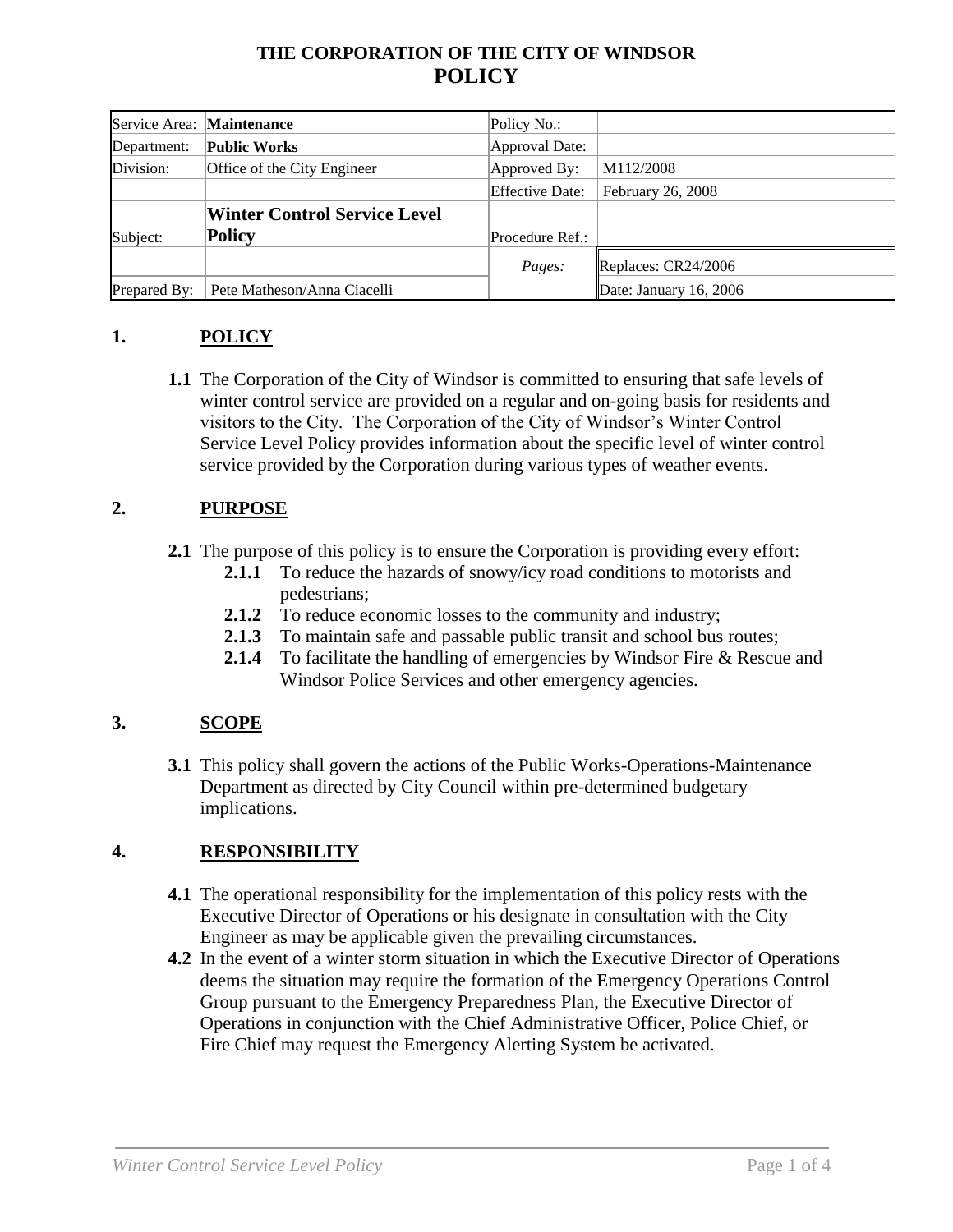#### **5. GOVERNING RULES AND REGULATIONS**

#### **5.1** Operational Strategy:

- **5.1.1** The salt/plough routes have been redesigned using the City of Windsor's official road classification system. City streets for the purpose of winter control operations have been divided by classification namely:
	- **a)** Controlled Access Highway (EC Row)
	- **b)** Class I & Class II Arterial Roads
	- **c)** Scenic Parkway (Riverside Drive)
	- **d)** Class I & Class II Collector Roads
	- **e)** Local Roads
- **5.2** The new route design encompasses uniformity by road classification which will provide a more strategic plan to ensure roads that are the highest priority are done prior to lower priority roads.
- **5.3** During major snow storms first priority will be EC Row Expressway and the arterial Roads. This will optimize the mobility under adverse weather conditions.
- **5.4** Main Routes:
	- **5.4.1** The main routes are comprised of EC Row Expressway, Arterial roadways, Riverside Drive and Collector Roads.
	- **5.4.2** Under the new routing systems there are 21 routes.
	- **5.4.3** EC Row Expressway has 3 routes.
	- **5.4.4** Arterial Roadways & Scenic Parkways have 11 routes.
	- **5.4.5** Collector Roadways have 7 routes.
- **5.5** Local Routes:
	- **5.5.1** The local (residential) streets have been divided in 36 areas. Once the accumulated snowfall has exceeded 10.0 cm (4 inches) and the storm has ended, ploughing will commence in the residential areas.
- **5.6** Tiered Operational Deployment Strategy

Class 1 Storm – Less than 10.0 cm (4 in.) Accumulation

- **5.6.1** Salting of main routes is the first priority.
- **5.6.2** The number of salting units deployed will be dependent upon location, severity, ambient temperatures, wind speed and direction, and weather patterns proceeding and following the storm.
- **5.6.3** Only when road conditions warrant and only after the main routes have been completed, salting of streets/intersections around schools will be undertaken.
- **5.6.4** Only when extreme glare ice conditions occur and forecasts are for below freezing, salting of local streets/intersections will be undertaken once the main routes are completed.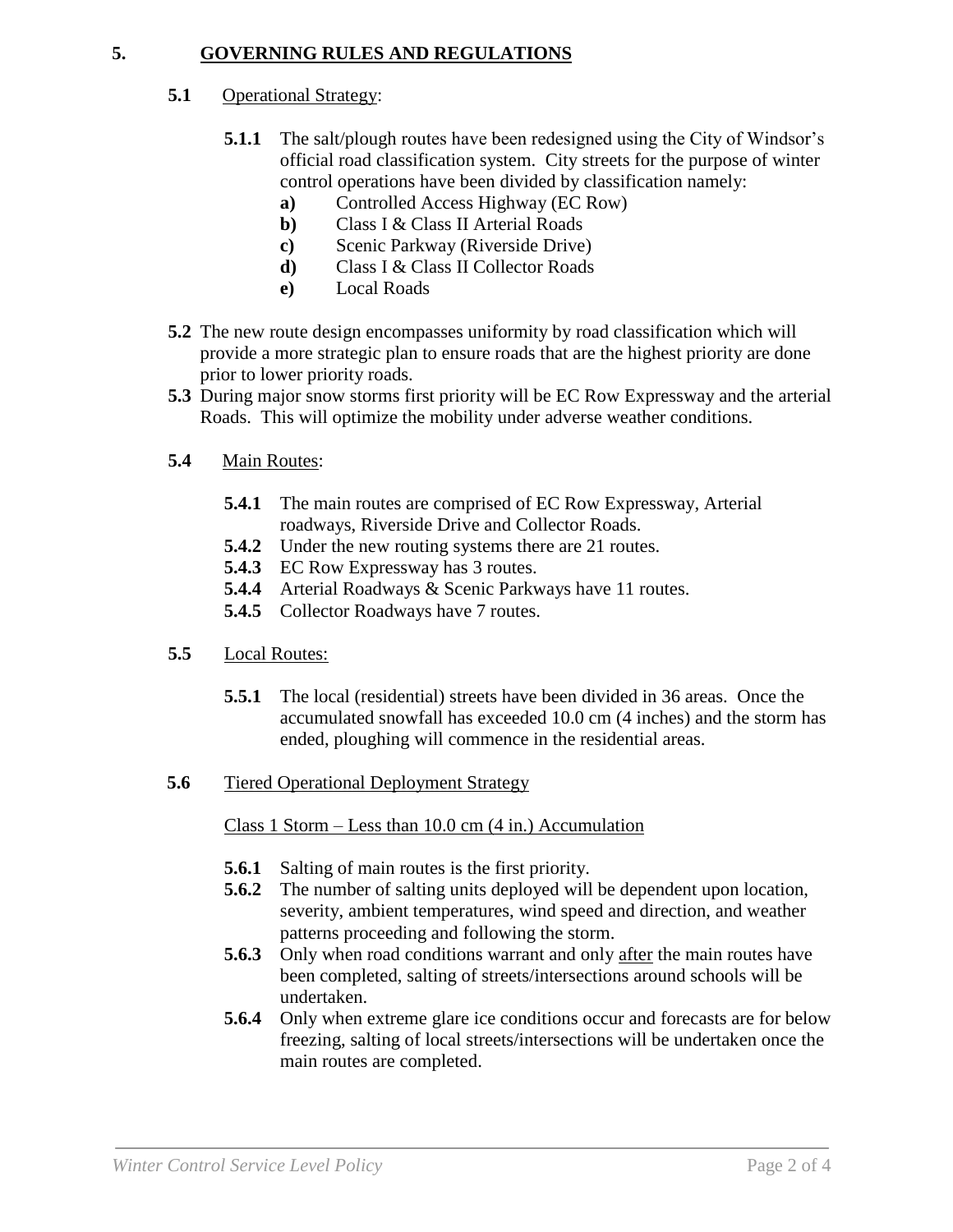### **5.7** Class 2 Storm—10.0 cm (4 in.) to 25 cm (10 in.) Accumulation

- **5.7.1** When snowfall exceeds 10.0 cm (4 in.) salting is temporarily suspended and ploughing of routes will start.
- **5.7.2** All salt/plough trucks will be redeployed to EC Row and arterial roads as the first priority.
- **5.7.3** Once EC Row and the arterial roads have been cleared, trucks will once again be reassigned to the collector routes.
- **5.7.4** When the storm has ended, salting/ploughing will continue on all main routes until they are completed. Also available road graders, loaders, backhoes and plough trucks will be deployed to plough local streets.
- **5.7.5** Once main routes are completed all available City and Contractor salter/plough units will be reassigned to assist with local streets.
- **5.7.6** Salting of streets and intersections around schools will be given priority.
- **5.7.7** Only when extreme glare ice conditions occur and forecasts are for below freezing, salting of local streets/intersections will be undertaken once the main routes are completed.
- **5.7.8** Windrows at intersections on arterial roads will be removed as required.
- **5.7.9** If deemed appropriate based upon snow accumulations removals of snow along curbs in business improvement areas and other commercial areas across the City will commence. Handicap parking areas will be addressed as a first priority.
- **5.7.10** In consultation with Transit Windsor, priority 1 and 2 bus stops will be cleared for accumulations of over 15cm (6 in.) of snow.
- **5.8** Class 3 Storm—Greater than 25 cm (10 in.) Accumulation
	- **5.8.1** When snowfall exceeds 10 cm (4 in.) salting is suspended and ploughing of routes will continue.
	- **5.8.2** All salt/plough trucks will be redeployed to EC Row and arterial roads as a first priority.
	- **5.8.3** All available road graders, loaders, backhoes, and hired plough trucks will be redeployed to plough the collector roads.
	- **5.8.4** Once EC Row and arterial roads have been completed all available plough trucks will be reassigned to the collector roads.
	- **5.8.5** All available road graders, loaders, backhoes, and hired plough trucks will be redeployed to the local roads.
	- **5.8.6** Once the collector roads have been completed all available City and Contractor salter/plough units will be redeployed to the local roads.
	- **5.8.7** Salting of streets and intersections around schools will be given a priority.
	- **5.8.8** Only in extreme glare ice conditions and forecasts are for below freezing, salting of local streets/intersections will be undertaken once main routes are complete.
	- **5.8.9** The City's large snow blower, loaders, backhoes, bobcats, and trucks will be deployed to commence removal of major snow accumulations in business improvement areas and other commercial areas across the City. Handicap parking areas will be addressed as a first priority.
	- **5.8.10** Windrows at intersections on arterial roads will be removed as required.